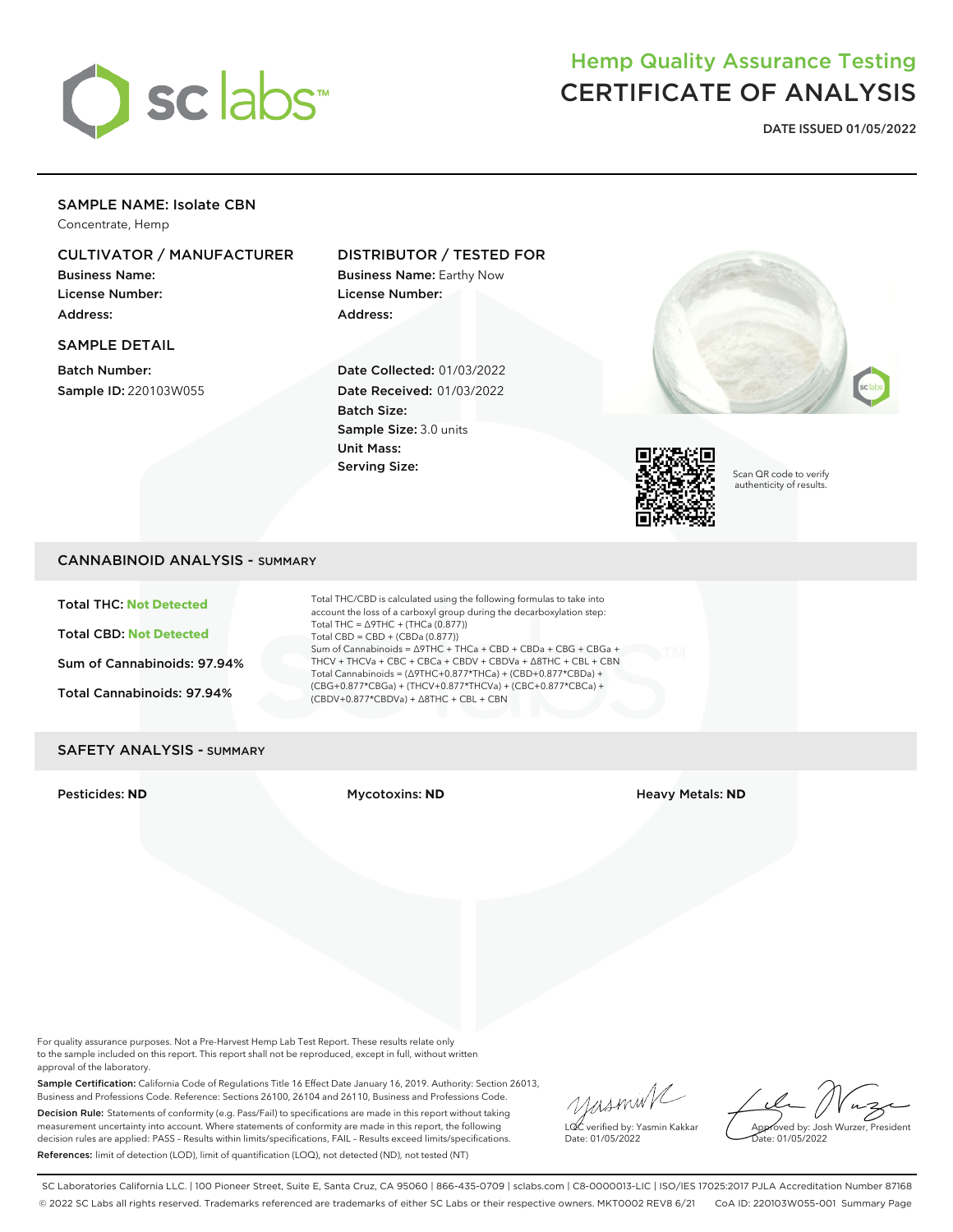# sc labs™

## Hemp Quality Assurance Testing CERTIFICATE OF ANALYSIS

**ISOLATE CBN | DATE ISSUED 01/05/2022**



Tested by high-performance liquid chromatography with diode-array detection (HPLC-DAD).

**Method:** QSP 1157 - Analysis of Cannabinoids by HPLC-DAD

TOTAL THC: **Not Detected**

Total THC (∆9THC+0.877\*THCa)

#### TOTAL CBD: **Not Detected**

Total CBD (CBD+0.877\*CBDa)

#### TOTAL CANNABINOIDS: 97.94%

Total Cannabinoids (Total THC) + (Total CBD) + (Total CBG) + (Total THCV) + (Total CBC) + (Total CBDV) + ∆8THC + CBL + CBN

## TOTAL CBG: ND

Total CBG (CBG+0.877\*CBGa)

TOTAL THCV: ND Total THCV (THCV+0.877\*THCVa)

TOTAL CBC: ND Total CBC (CBC+0.877\*CBCa)

TOTAL CBDV: ND Total CBDV (CBDV+0.877\*CBDVa)

## **Pesticide Analysis**

Pesticide and plant growth regulator analysis utilizing high-performance liquid chromatography-mass spectrometry (HPLC-MS) or gas chromatography-mass spectrometry (GC-MS).

\*GC-MS utilized where indicated.

**Method:** QSP 1212 - Analysis of Pesticides and Mycotoxins by LC-MS or QSP 1213 - Analysis of Pesticides by GC-MS



#### **CANNABINOID TEST RESULTS -** 01/05/2022

| <b>COMPOUND</b>            | LOD/LOQ<br>(mg/g) | <b>MEASUREMENT</b><br><b>UNCERTAINTY (mg/g)</b> | <b>RESULT</b><br>(mg/g) | <b>RESULT</b><br>(%) |
|----------------------------|-------------------|-------------------------------------------------|-------------------------|----------------------|
| <b>CBN</b>                 | 0.1 / 0.3         | ±63.95                                          | 979.4                   | 97.94                |
| <b>A9THC</b>               | 0.06 / 0.26       | N/A                                             | <b>ND</b>               | <b>ND</b>            |
| $\triangle$ 8THC           | 0.1 / 0.4         | N/A                                             | <b>ND</b>               | <b>ND</b>            |
| <b>THCa</b>                | 0.05/0.14         | N/A                                             | <b>ND</b>               | <b>ND</b>            |
| <b>THCV</b>                | 0.1/0.2           | N/A                                             | <b>ND</b>               | <b>ND</b>            |
| <b>THCVa</b>               | 0.07 / 0.20       | N/A                                             | <b>ND</b>               | <b>ND</b>            |
| <b>CBD</b>                 | 0.07 / 0.29       | N/A                                             | <b>ND</b>               | <b>ND</b>            |
| <b>CBDa</b>                | 0.02 / 0.19       | N/A                                             | <b>ND</b>               | <b>ND</b>            |
| <b>CBDV</b>                | 0.04 / 0.15       | N/A                                             | <b>ND</b>               | <b>ND</b>            |
| <b>CBDVa</b>               | 0.03 / 0.53       | N/A                                             | <b>ND</b>               | <b>ND</b>            |
| <b>CBG</b>                 | 0.06 / 0.19       | N/A                                             | <b>ND</b>               | <b>ND</b>            |
| <b>CBGa</b>                | 0.1 / 0.2         | N/A                                             | <b>ND</b>               | <b>ND</b>            |
| <b>CBL</b>                 | 0.06 / 0.24       | N/A                                             | <b>ND</b>               | <b>ND</b>            |
| <b>CBC</b>                 | 0.2 / 0.5         | N/A                                             | <b>ND</b>               | <b>ND</b>            |
| <b>CBCa</b>                | 0.07 / 0.28       | N/A                                             | <b>ND</b>               | <b>ND</b>            |
| <b>SUM OF CANNABINOIDS</b> |                   |                                                 | 979.4 mg/g              | 97.94%               |

#### **PESTICIDE TEST RESULTS -** 01/04/2022 **ND**

| <b>COMPOUND</b>   | LOD/LOQ<br>$(\mu g/g)$ | <b>MEASUREMENT</b><br>UNCERTAINTY (µg/g) | <b>RESULT</b><br>(µg/g) |
|-------------------|------------------------|------------------------------------------|-------------------------|
| Abamectin         | 0.03/0.10              | N/A                                      | <b>ND</b>               |
| Azoxystrobin      | 0.02 / 0.07            | N/A                                      | <b>ND</b>               |
| <b>Bifenazate</b> | 0.01 / 0.04            | N/A                                      | <b>ND</b>               |
| <b>Bifenthrin</b> | 0.02 / 0.05            | N/A                                      | <b>ND</b>               |
| <b>Boscalid</b>   | 0.03/0.09              | N/A                                      | <b>ND</b>               |
| Chlorpyrifos      | 0.02 / 0.06            | N/A                                      | <b>ND</b>               |
| Cypermethrin      | 0.11/0.32              | N/A                                      | <b>ND</b>               |
| Etoxazole         | 0.02 / 0.06            | N/A                                      | <b>ND</b>               |
| Hexythiazox       | 0.02 / 0.07            | N/A                                      | <b>ND</b>               |
| Imidacloprid      | 0.04 / 0.11            | N/A                                      | <b>ND</b>               |
| Malathion         | 0.03/0.09              | N/A                                      | <b>ND</b>               |
| Myclobutanil      | 0.03/0.09              | N/A                                      | <b>ND</b>               |
| Permethrin        | 0.04 / 0.12            | N/A                                      | <b>ND</b>               |

Continued on next page

SC Laboratories California LLC. | 100 Pioneer Street, Suite E, Santa Cruz, CA 95060 | 866-435-0709 | sclabs.com | C8-0000013-LIC | ISO/IES 17025:2017 PJLA Accreditation Number 87168 © 2022 SC Labs all rights reserved. Trademarks referenced are trademarks of either SC Labs or their respective owners. MKT0002 REV8 6/21 CoA ID: 220103W055-001 Page 2 of 3